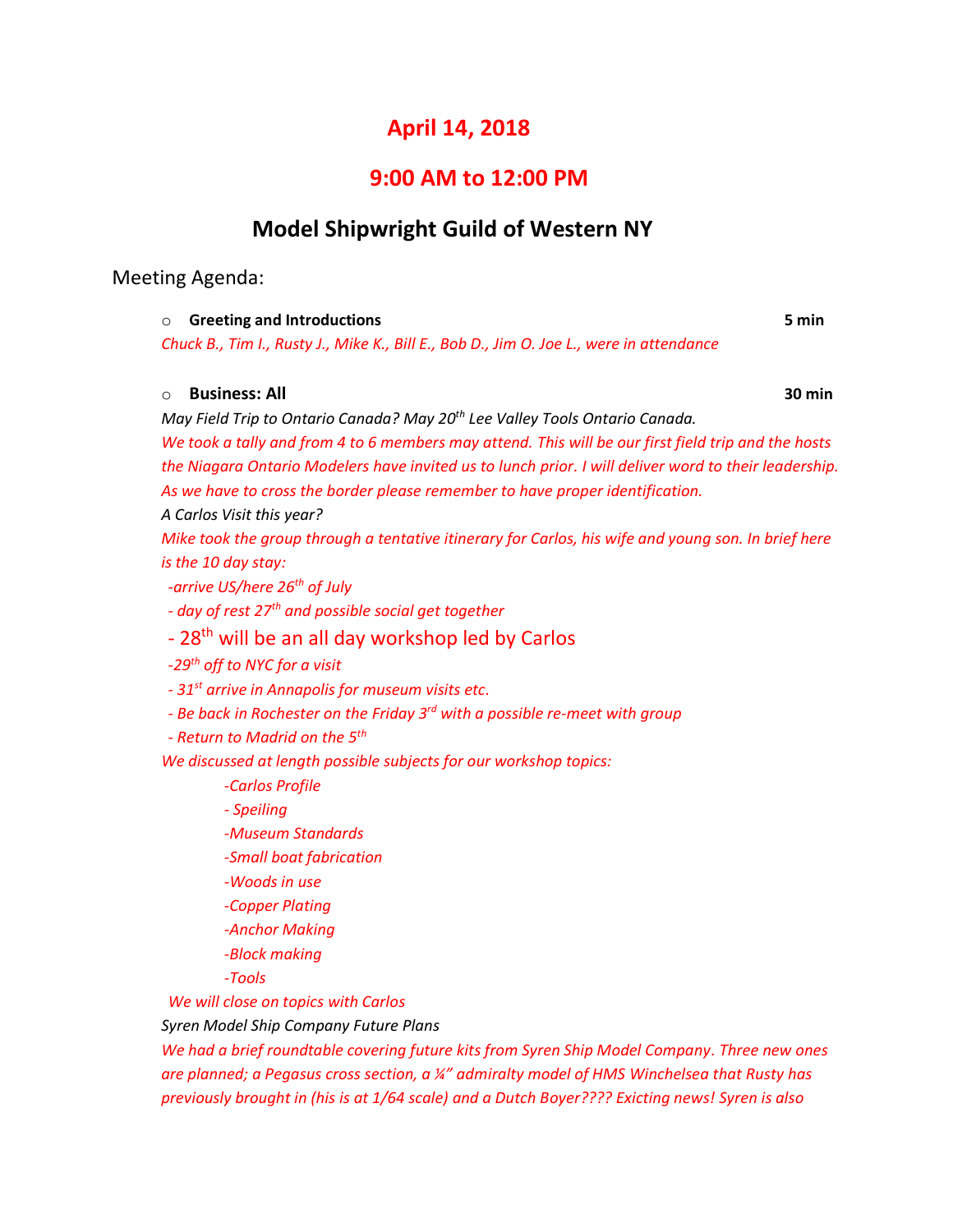*producing sheet goods of boxwood, swiss pear (not in stock yet) and Alaskan Cedar. The sizes range in general from 4 ¼ inch wide to 14 inches long.*

*Lacy's restoration work*

*Group treasury: \$135 - \$32 (Work surface for PBR) = \$88 on hand*

*Five group members offered up checks and cash for this year totaling \$140. In my reporting that we previously had \$135 on hand I forgot I had purchased \$17 worth of bass wood for the PBR. So the correct tally is now \$115 (which includes the basswood) - \$32 (new table top) + \$140 (dues collected) = \$223*

### o **Building a Rigging Block Tumbler: Lacy Smith 20 min**

*Lacy has been working on his version of a block tumbler as he finds his Model Expo version lacking. He has gone through a number of iterations and has been trying out suggestions and tips from the developer of the MSW version posted on our web site. We will all profit from his work and should be able to build our own as he is using "off the shelf" elements.*

*Lacy was unable to attend so it hoped we can have his coverage at the next meeting.*

### o **Building His Library and Possible Future Build Material: Mike Kamish 20min**

*Mike has recently purchased reference material on Dutch sailing ships that are well illustrated which he wishes to share with the group. He has also purchased some plans from an Australian outfit which he will also discuss.*

*Mike brought in some very interesting plans and reference books he covered for the group. His library includes:*

*-Historic Ship Models by Wolfram Zo Mondfeld. It is quite a compendium of detailing elements. It is quite a reference and seems relatively inexpensive at under \$20.*

*- Seventeenth Dutch merchant Ships by A J Hoving. It is a beautiful book with lots of colored pictures of models set in realistic scenes and a second volume of plans for the vessels. It is a classic and bargain at around \$60.*

*- Plans from Corel and Amati which included the Reale De France which is possibly his next project.*

### o **A Method for Bending Wood: Joe Lorenzo 20 min**

*Wood bending is a need of ship modelers especially when planking or making various trim pieces for period ship modeling. There are a number of tools and techniques all with their own character. After seeing the results of wood bending with dry heat (on MSW) using an IC surface mount de-solder/solder station Joe purchased one (for a very cheap price) and will demonstrate its capabilities. It has a number of features such as temperature controllability, various heat tips and in addition has soldering capability.*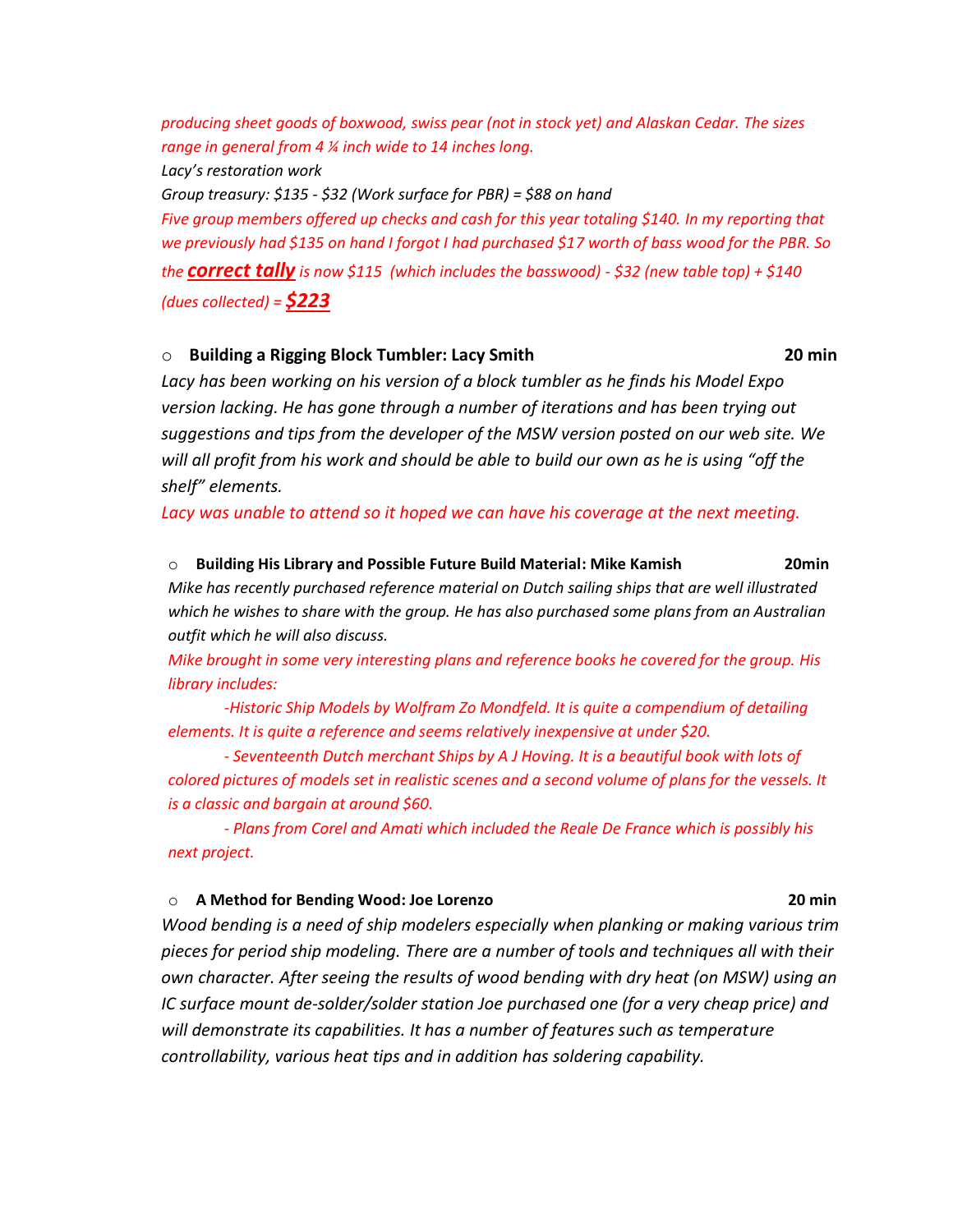*Coverage of Joe's new wood bending did not happen as he found the new tool to be problematical in that some shipping screws could not be removed and he needs to practice to gain better technique.*

*Joe did cover various topics surrounding Syren products. He had purchased wood from the new Wood Shed at Syren (box and cedar) for planking and found it to be of good quality and cost per square inch better than Crown.*

*Joe also covered his Cutter Cheerful work to date. He is up to Chapter 3 in the instructions which produces planking above the wales. He covered some early problems he encountered, the cost of the full up kit and his impressions of the kit. Members had already seen Rusty's finished model so this may have been instructive for those considering its purchase.*

*Joe also spoke to his less than successful build of the Syren working blocks that have to be assembled. He commented they are not for the faint of heart and one may want to buy a test package before trying to produce model worthy parts.*



## *Properly executed working blocks from Syren*

o **Always Learning: Bill Emerson 10 min**

*Bill has come across information related to serving lines that he wishes to share. He relates it has been a revelation to him and he would like to spend a few minutes with the group on this subject.*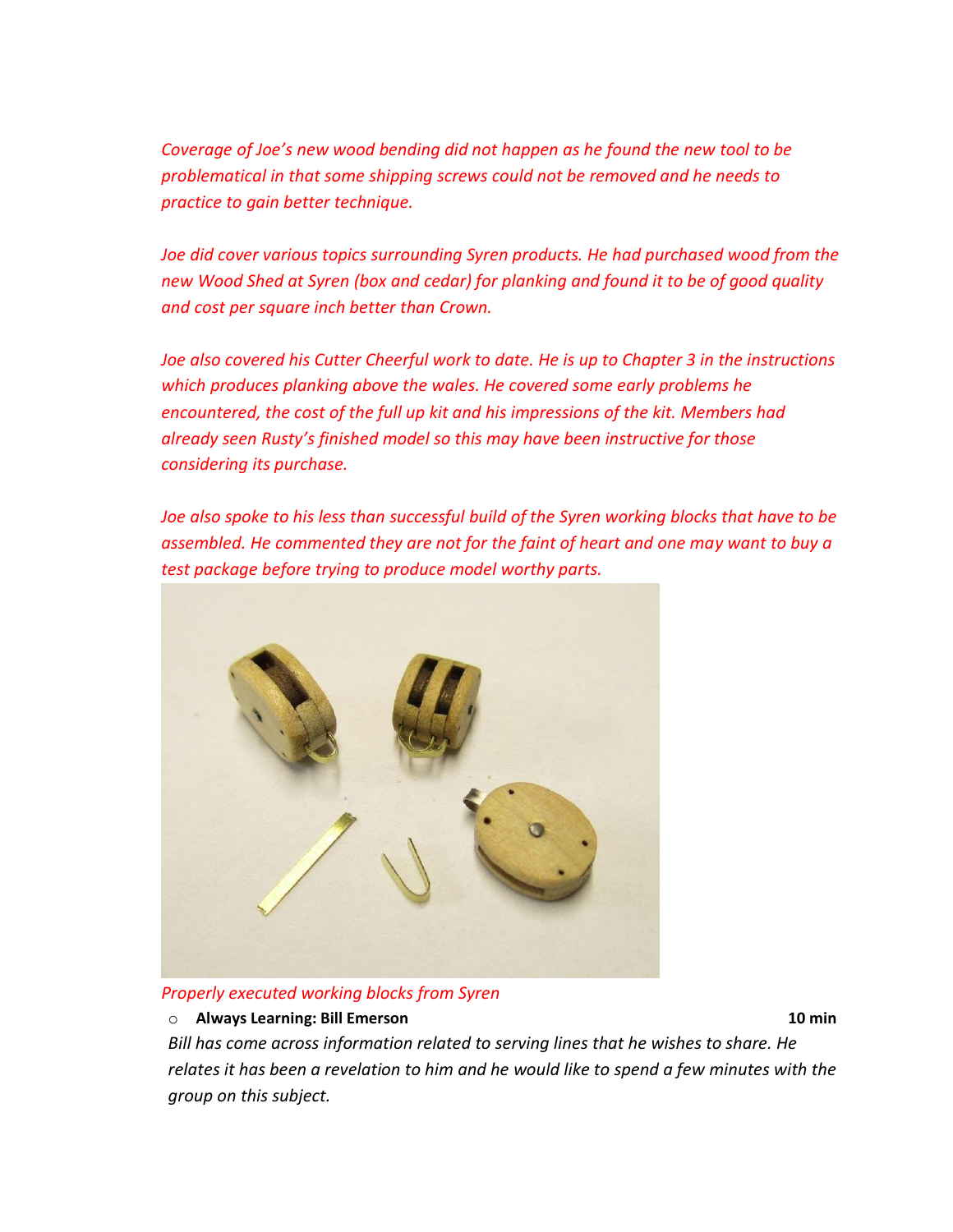*Bill broached the subject of serving shrouds and stays. He was quite interested in the practice since he needs to address it on his current and future models. Rusty's Cheerful model was an example that caught Bill's attention. Discussion took the form of when and how much seizing is required on period vessels. Generally, the answer was "it depends"! In close examination of references for his current model he can see at least partially served lines is in order.*

### o **Yet Another Project: Rusty Jones 20 min**

One has to wonder if Rusty ever comes out of his model shop. He is at it again as he is working on the Queen Anne Barge from Syren Ship Model Company. He was one of a lucky few that was able to get this kit as it no sooner goes up for sale that it is "Out Of Stock". Rusty will share some of the things he has discovered about its construction and his overall impressions of the kit.

*Rusty brought in his model of the Queen Ann Barge from Syren. He explained the construction methodology using the rather elegant jigs supplied in the kit that enables precise placement of the ribs. The unit is of cherry wood and as the photograph shows he has completed a partial painting of the unit.*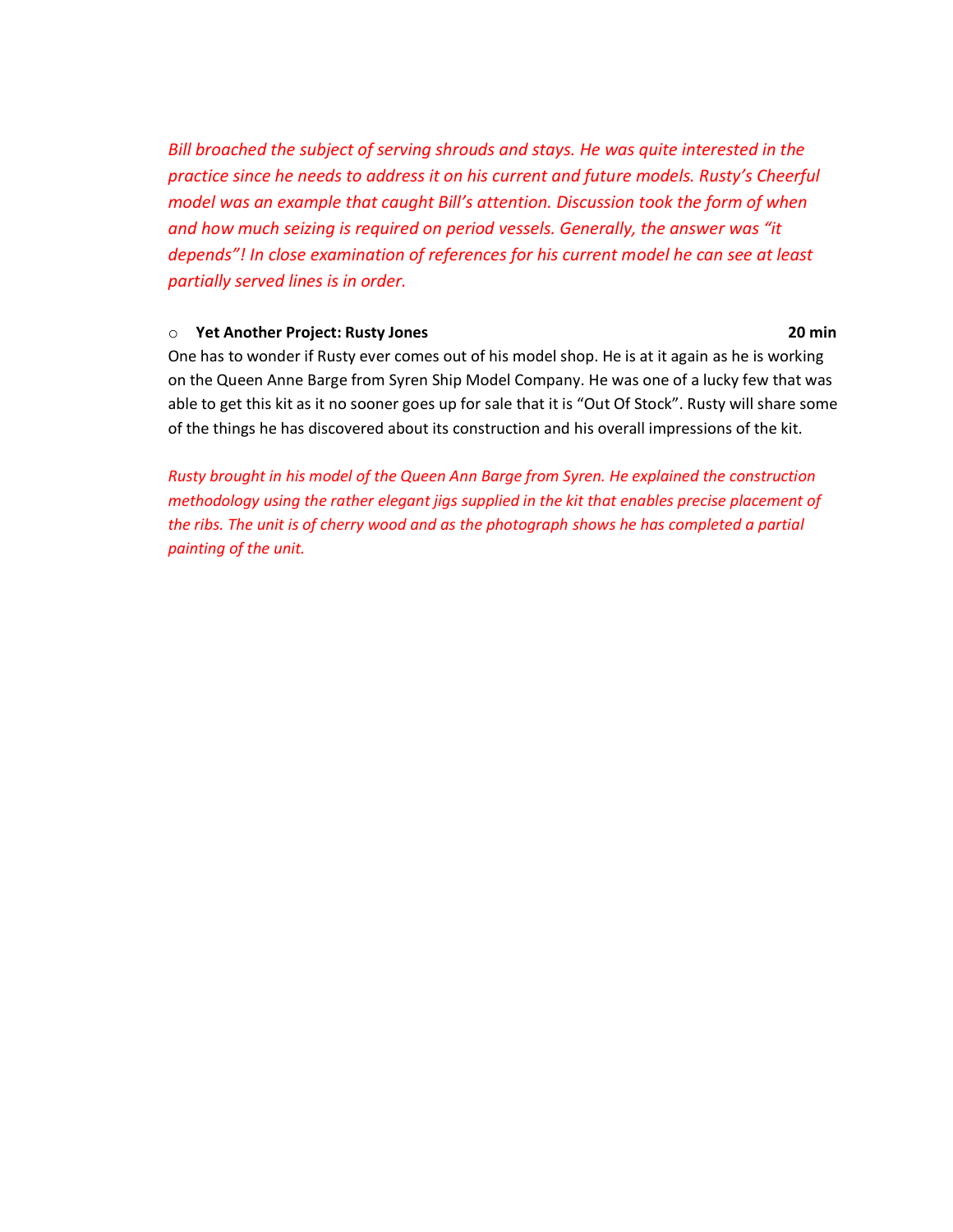

The rib/bulkhead jig assembled